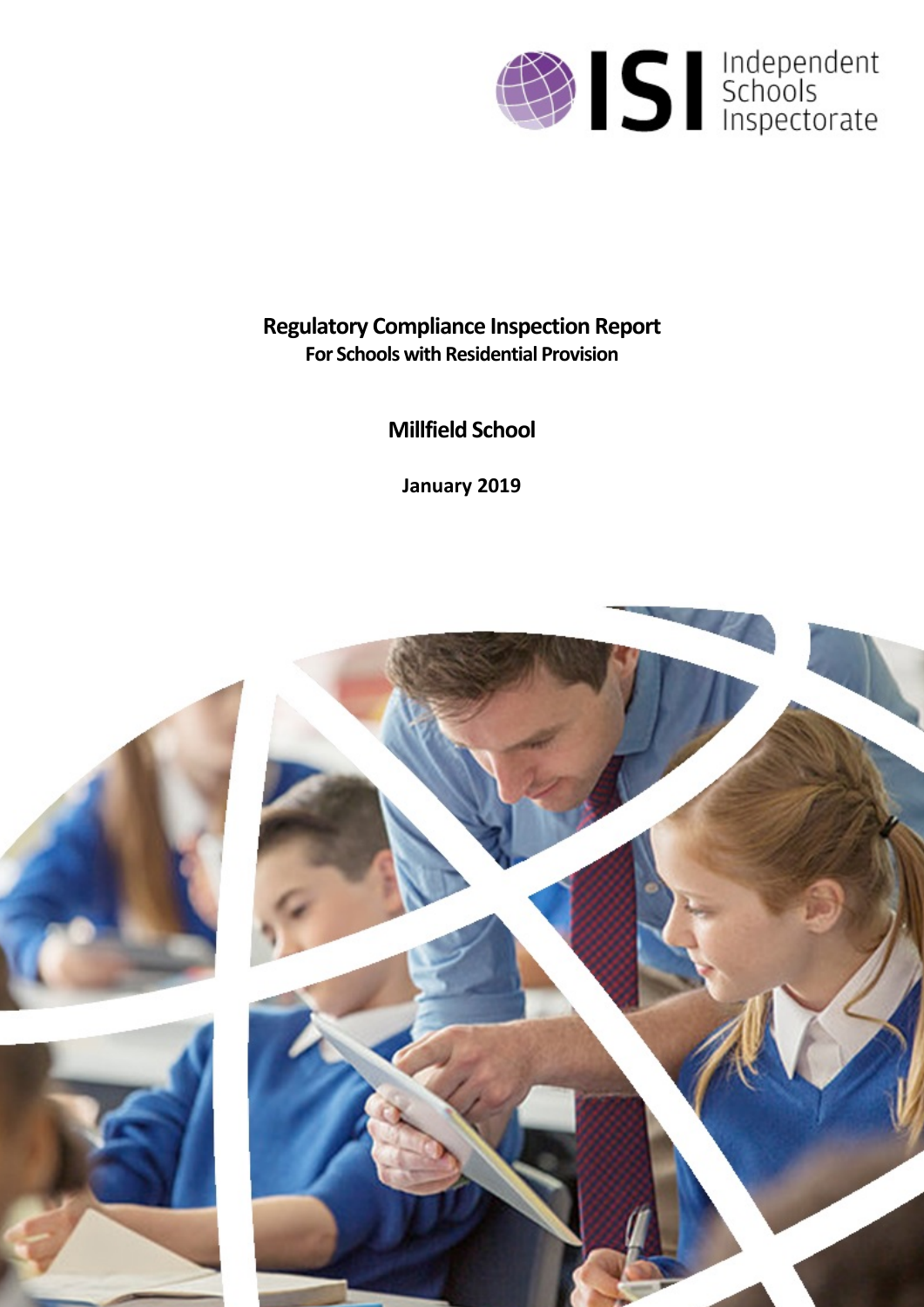## <span id="page-1-0"></span>**Contents**

| <b>Contents</b> |                                                                      |                         |
|-----------------|----------------------------------------------------------------------|-------------------------|
|                 | <b>School's Details</b>                                              | 3                       |
| 1.              | <b>Background Information</b>                                        | 4                       |
|                 | <b>About the school</b>                                              | 4                       |
|                 | What the school seeks to do.                                         | 4                       |
|                 | About the pupils                                                     | 4                       |
| 2.              | <b>Regulatory Compliance Inspection</b>                              | 5                       |
|                 | <b>Preface</b>                                                       | 5                       |
|                 | <b>Key findings</b>                                                  | 6                       |
|                 | PART 1 - Quality of education provided                               | 6                       |
|                 | PART 2 - Spiritual, moral, social and cultural development of pupils | 6                       |
|                 | PART 3 - Welfare, health and safety of pupils                        | 6                       |
|                 | PART 4 – Suitability of staff, supply staff, and proprietors         | 7                       |
|                 | PART 5 - Premises of and accommodation at schools                    | $\overline{\mathbf{z}}$ |
|                 | <b>PART 6 - Provision of information</b>                             | $\overline{\mathbf{z}}$ |
|                 | PART 7 - Manner in which complaints are handled                      | 7                       |
|                 | PART 8 - Quality of leadership in and management of schools          | 8                       |
| 3.              | <b>Inspection Evidence</b>                                           | 9                       |
|                 |                                                                      |                         |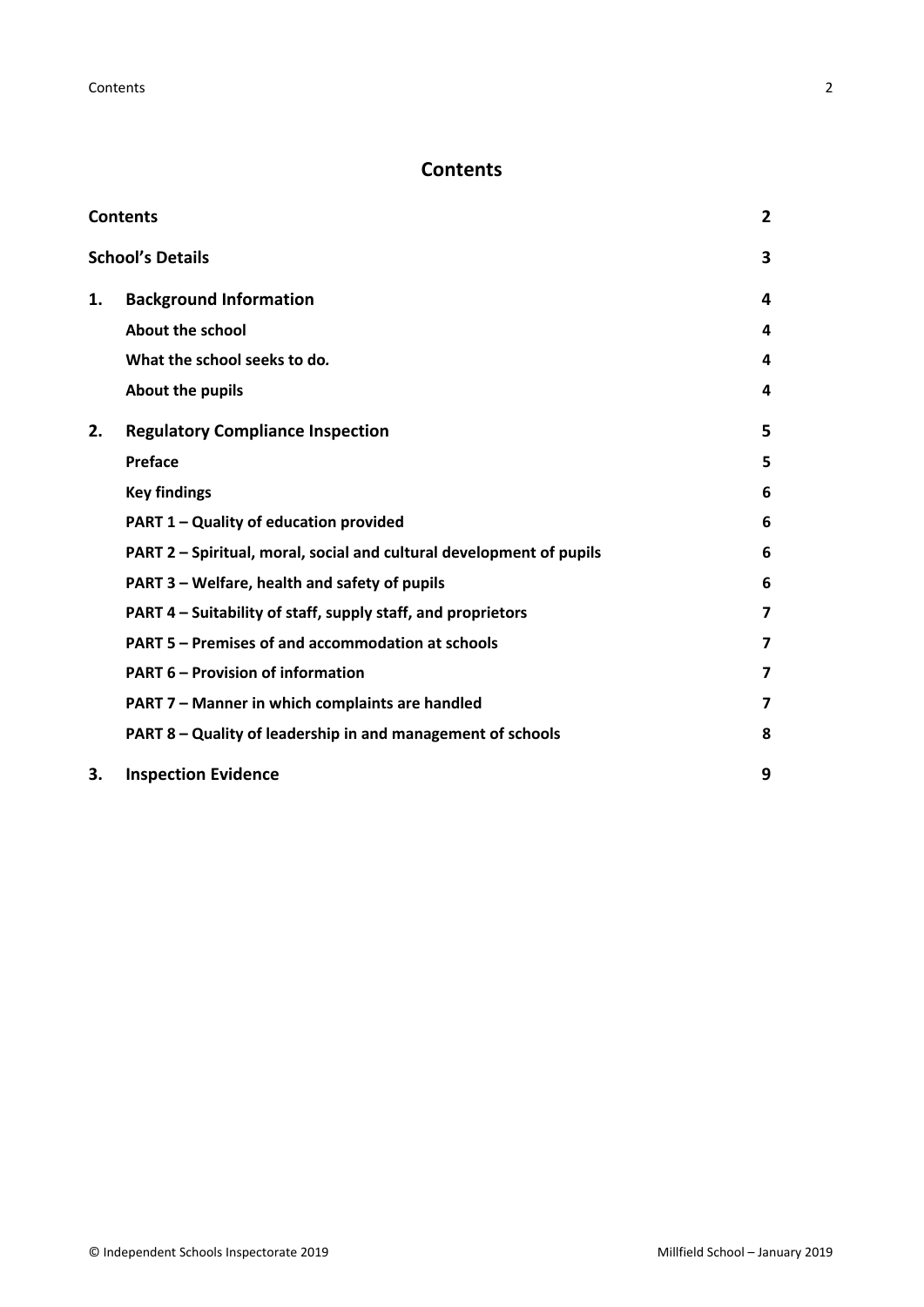| <b>School</b>                    | Millfield School                                                     |     |                   |     |
|----------------------------------|----------------------------------------------------------------------|-----|-------------------|-----|
| <b>DfE</b> number                | 933/6022                                                             |     |                   |     |
| <b>Registered charity number</b> | 310283                                                               |     |                   |     |
| <b>Address</b>                   | <b>Butleigh Road</b><br><b>Street</b><br>Somerset<br><b>BA16 OYD</b> |     |                   |     |
| Telephone number                 | 01458 442291                                                         |     |                   |     |
| <b>Email address</b>             | office@millfieldschool.com                                           |     |                   |     |
| Headmaster                       | Mr Gavin Horgan                                                      |     |                   |     |
| <b>Chair of governors</b>        | Mr Roland Rudd                                                       |     |                   |     |
| Age range                        | 13 to 18                                                             |     |                   |     |
| Number of pupils on roll         | 1244                                                                 |     |                   |     |
|                                  | <b>Boys</b>                                                          | 736 | Girls             | 508 |
|                                  | Day pupils                                                           | 306 | <b>Boarders</b>   | 938 |
|                                  | <b>Seniors</b>                                                       | 650 | <b>Sixth form</b> | 594 |
| <b>Inspection dates</b>          | 30 to 31 January 2019                                                |     |                   |     |

## <span id="page-2-0"></span>**School's Details**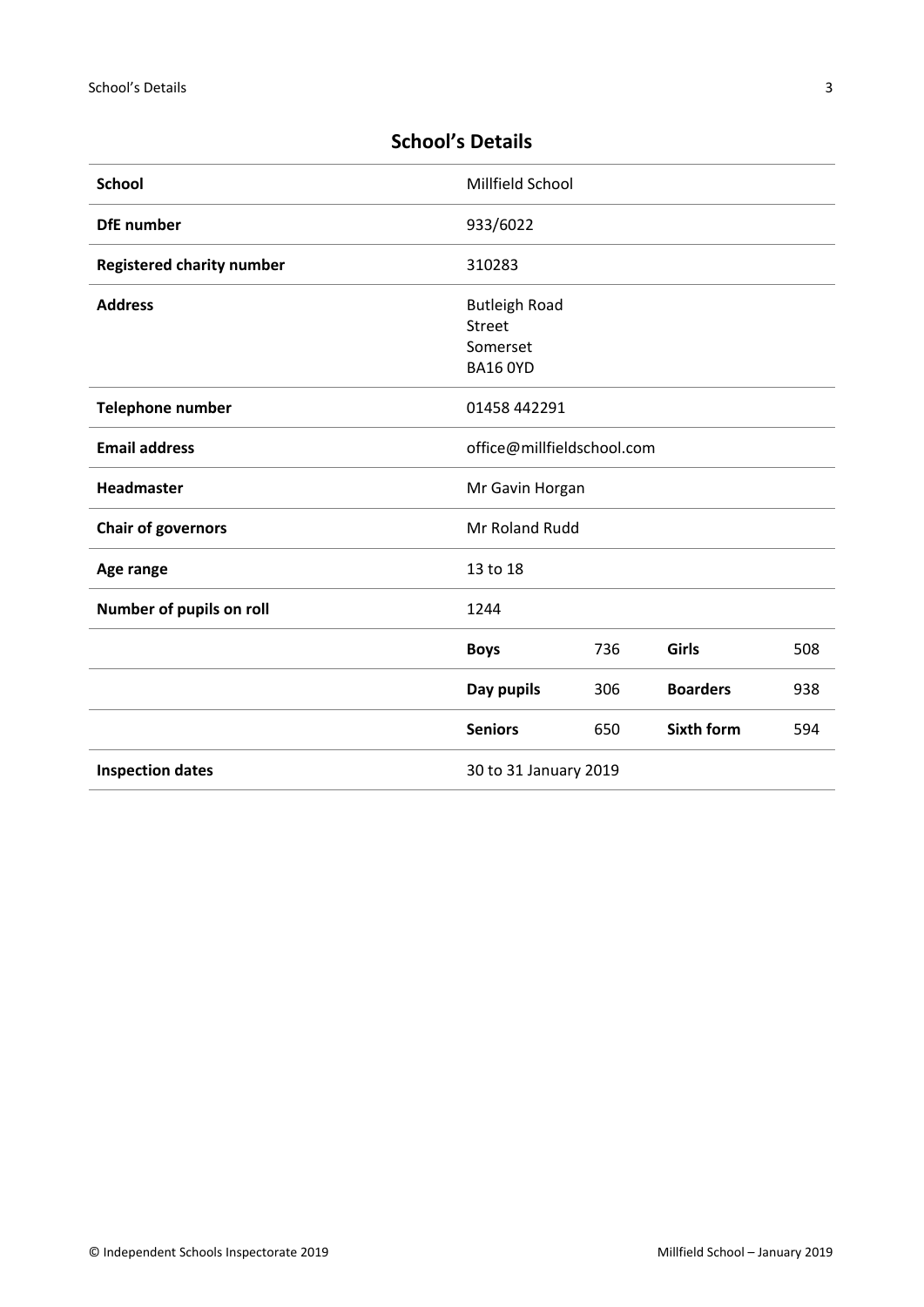## <span id="page-3-0"></span>**1. Background Information**

#### <span id="page-3-1"></span>**About the school**

1.1 Millfield School is a co-educational boarding and day school for pupils aged from 13 to 18 years. It is governed by a charitable company, which also oversees Millfield Preparatory and Pre-Preparatory schools. These were inspected in a separate inspection at the same time. Founded in 1935, the school is situated on a 240-acre site in Street, Somerset. There are 19 boarding houses. 3 are at some distance from the main campus and there are 5 day-houses. A new head was appointed in September 2018, together with a new deputy head, who is responsible for pastoral care. A new director of sport was also appointed during this time. The chair of governors took office in 2016.

#### <span id="page-3-2"></span>**What the school seeks to do***.*

1.2 The school aims to discover and develop the potential within each pupil, by providing a dynamic international learning community, which is built on mutual respect and understanding. The school seeks to support every child to help them develop confidence, resilience and leadership skills, through a wide range of opportunities. Sport is a principle feature of the school's provision.

#### <span id="page-3-3"></span>**About the pupils**

1.3 Pupils come from a wide range of family backgrounds. There are 250 international boarders, representing 68 nationalities. Nationally standardised test data provided by the school indicate that the ability of the pupils in Years 9 to 11 is above average, with a wide range of abilities evident. Pupils in the sixth form are of slightly below average ability overall. 3 pupils in the school have an education, health and care plan (EHC); 2 pupils have a statement of special educational needs (SEND). The school has identified 349 pupils as having SEND, which include dyslexia and dyspraxia, of whom 202 receive additional specialist help. English is an additional language (EAL) for 215 pupils, 65 of whom receive specialist help. Data used by the school have identified around one-tenth of the school's pupil population as being the more able. The curriculum is modified for them, as well as for many other pupils who have special talents in sport, or the performing and creative arts.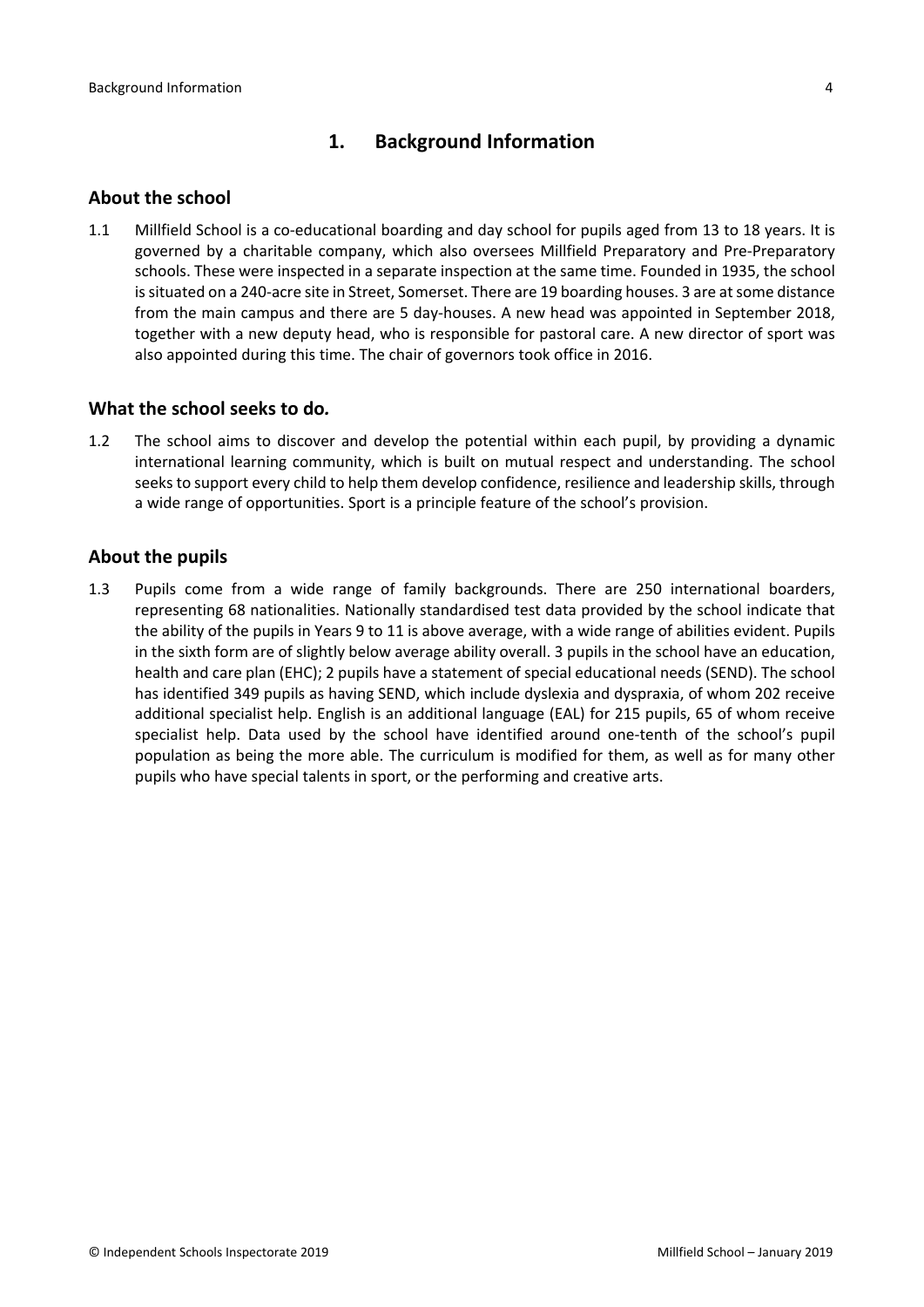## <span id="page-4-0"></span>**2. Regulatory Compliance Inspection**

### <span id="page-4-1"></span>**Preface**

The registration authority for independent schools is the Department for Education (DfE), which directs inspection according to a specified frequency or at any time where the DfE has particular concerns about a school. The Independent Schools Inspectorate (ISI) is the body approved by the Secretary of State for the purpose of inspecting schools which are, or whose heads are, in membership of the associations which form the Independent Schools Council (ISC) and reporting on the extent to which they meet the Independent School Standards ('the standards') in the Schedule to the Education (Independent School Standards) Regulations 2014. Accordingly, inspection records whether the school meets each of these standards, which are arranged in eight Parts, each of which is divided into separate paragraphs. Additionally, the inspection reports on the school's accessibility plan under Schedule 10 of the Equality Act 2010 and the ban on corporal punishment under section 548 of the Education Act 1996. It comments on the progress made by the school in meeting the compliance action points set out in the school's most recent statutory inspection.

This inspection also contains specific judgements on the National Minimum Standards for Boarding Schools ('boarding NMS'). It also comments on the progress made by the school in meeting the compliance action points set out in the most recent statutory boarding inspection and it judges the extent to which the school currently meets the boarding NMS. It identifies any standards which the school does not meet and requires action to meet them. Findings are distributed across sections relating to the eight Parts of the standards.

All association independent schools will have an inspection within three yearsfrom April 2016, in accordance with the Framework and DfE requirements. The inspection may be of COMPLIANCE ONLY or a combined inspection of EDUCATIONAL QUALITY AND COMPLIANCE depending on a number of factors, including findings from their most recent inspection. Schools judged not to meet the standards, including the boarding NMS, may also be subject to a progress monitoring visit before their next routine inspection. The progress monitoring visit will judge whether the school has taken the necessary action to meet any un-met standards identified at their previous inspection.

The inspection was also carried out under the arrangements of the ISC Associations for the maintenance and improvement of the quality of their membership.

**This is a COMPLIANCE ONLY inspection and as such reports only on the school's compliance with the standards, including the boarding NMS.** The standards represent minimum requirements and judgements are given either as **met** or as **not met**. All schools are required to meet all the standards applicable to them. Where the minimum requirements are not met, this is clearly indicated in the relevant section of the report and the school is required to take the actions specified.

Inspections do not include matters that are outside of the regulatory framework described above, such as: an exhaustive health and safety audit; compliance with data protection requirements; an in-depth examination of the structural condition of the school, its services or other physical features; contractual arrangements with parents; an investigation of the financial viability of the school or its accounting procedures.

Inspectors may be aware of individual safeguarding concerns, allegations and complaints as part of the inspection process. Such matters will not usually be referred to specifically in published reports in this document but will have been considered by the team in reaching its judgements.

Links to the full regulations and requirements can be found here: The Education [\(Independent](http://www.legislation.gov.uk/uksi/2014/3283/contents/made) School Standards) [Regulations](http://www.legislation.gov.uk/uksi/2014/3283/contents/made) 2014, National Minimum [Standards](https://www.gov.uk/government/uploads/system/uploads/attachment_data/file/416186/20150319_nms_bs_standards.pdf) for Boarding Schools[.](https://www.gov.uk/government/publications/early-years-foundation-stage-framework--2)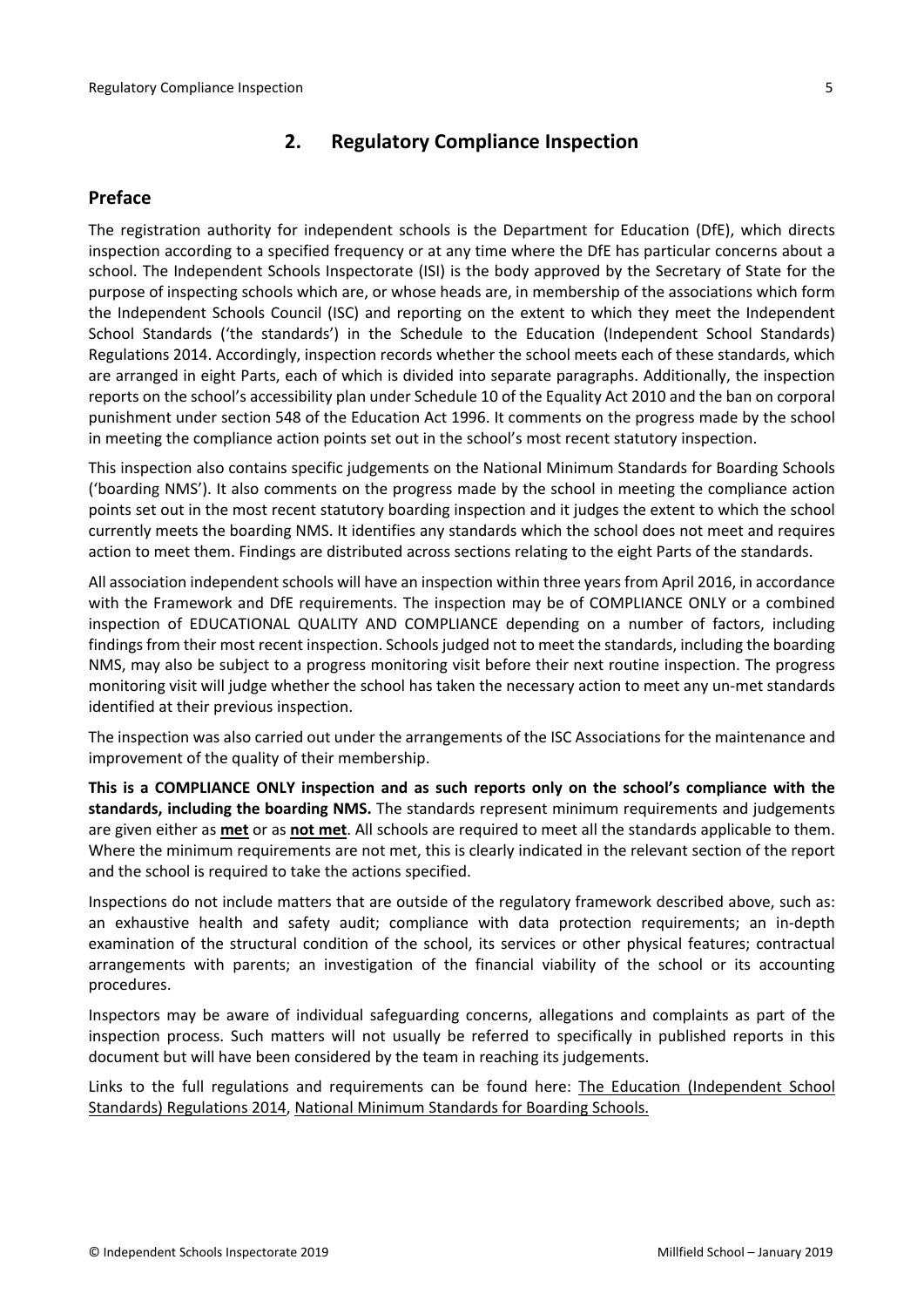### <span id="page-5-0"></span>**Key findings**

2.1 The school meets the standards in the schedule to the Education (Independent School Standards) Regulations 2014, the National Minimum Standards for Boarding Schools 2015 and associated requirements, and no further action is required as a result of this inspection.

### <span id="page-5-1"></span>**PART 1 – Quality of education provided**

- 2.2 At GCSE in the years 2015 to 2017, performance has been above the national average for maintained schools.
- 2.3 In the sixth form, A-level results in the years 2015 to 2017 have been in line with the national average for sixth formers in maintained schools.
- 2.4 The curriculum is documented, supported by appropriate plans and schemes of work for the pupils and covers the required breadth of material. The teaching enables pupils to make good progress, encompasses effective behaviour management and is supported by suitable resources. A suitable framework for the assessment of pupils' performance is in place.
- **2.5 The standards relating to the quality of education [paragraphs 1–4] are met.**

### <span id="page-5-2"></span>**PART 2 – Spiritual, moral, social and cultural development of pupils**

- 2.6 Principles and values are actively promoted which facilitate the personal development of pupils as responsible, tolerant, law-abiding citizens. Boarders' views are actively encouraged, and their opinions and concerns are appropriately considered by staff. Any prefect system operating in the school is suitably managed.
- **2.7 The standard relating to spiritual, moral, social and cultural development [paragraph 5] and NMS 17 and 19 are met.**

#### <span id="page-5-3"></span>**PART 3 – Welfare, health and safety of pupils**

- 2.8 Arrangements are made to safeguard and promote the welfare of pupils by means that pay due regard to current statutory guidance; good behaviour is promoted; bullying is prevented so far as reasonably practicable; health and safety requirements are met, including those relating to fire safety; provision is made for first aid. Pupils are properly supervised; admission and attendance registers are maintained, as required, and there is a strategic approach to risk assessment. A disability access plan is in place.
- 2.9 An appropriate induction process for pupils new to boarding is implemented, and suitable provision is made for boarders' medical and health care, their food and drink and for managing boarders' laundry and possessions. Boarders have suitable contact with friends and family and access to a programme of activities. Boarding staff are appropriately trained and deployed.
- **2.10 The standardsrelating to welfare, health and safety [paragraphs 6–16], the requirement of Schedule 10 of the Equality Act 2010, the ban on corporal punishment under section 548 of the Education Act 1996, and NMS 2–4, 6–12, 15 and 16 are met.**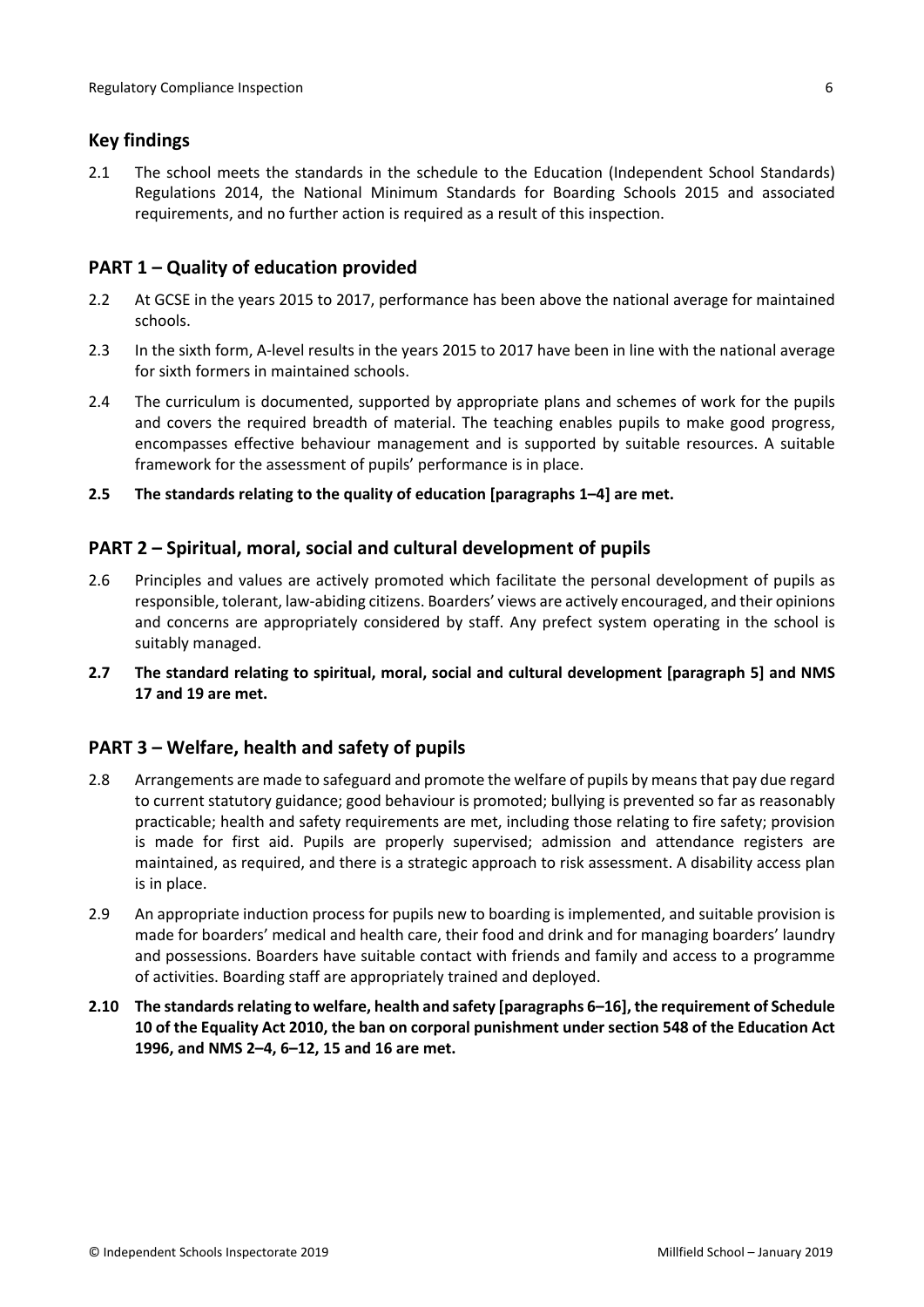### <span id="page-6-0"></span>**PART 4 – Suitability of staff, supply staff, and proprietors**

- 2.11 The school makes appropriate checks to ensure the suitability of staff, supply staff, and proprietors and a register is kept as required. Visitors to boarding accommodation are appropriately supervised and the school's arrangements for guardianship are suitably managed.
- **2.12 The standards relating to the suitability of those in contact with pupils at the school [paragraphs 17–21] and NMS 14 are met.**

#### <span id="page-6-1"></span>**PART 5 – Premises of and accommodation at schools**

2.13 Suitable toilet and changing facilities, and showering facilities where required by the standard, and appropriate accommodation for pupils' medical and therapy needs are provided. The premises are maintained to a standard commensurate with health and safety; acoustics and lighting are appropriate; water provision is adequate. Suitable outdoor space is provided for physical education and outdoor play. Boarding accommodation is adequate for the needs of all boarders, and safeguards and promotes their welfare.

#### **2.14 The standardsrelating to the premises and accommodation [paragraphs 22–31] and NMS 5 are met.**

#### <span id="page-6-2"></span>**PART 6 – Provision of information**

- 2.15 A range of information is variously published, provided or made available to parents, inspectors and the Department for Education. These include details about the proprietor, the ethos of the school and the curriculum, and of the school's arrangements for admission, behaviour and exclusions, bullying, health and safety, first aid, details of the complaints procedure, and the number of complaints registered under the formal procedure during the preceding school year, and the provision for any with EHCs or EAL. They also include particulars of the school's academic performance during the preceding school year, inspection reports and (for parents only) a report at least annually of their own child's progress. The safeguarding policy is posted on the school's website. A suitable statement of boarding principles and practice is published by the school.
- **2.16 The standard relating to the provision of information [paragraph 32] and statement of boarding principles [NMS 1] are met.**

#### <span id="page-6-3"></span>**PART 7 – Manner in which complaints are handled**

- 2.17 Parental complaints, if any, are handled effectively through a three-stage process, (informal, formal and a hearing before a panel of three, one of whom isindependent of the school). Each stage has clear time scales, and at the third stage the panel can make findings and recommendations which are communicated to the complainant. Records are kept appropriately, including of any action taken, whether or not a complaint is successful, and identifying those relating to the boarding provision.
- **2.18 The standard relating to the handling of complaints [paragraph 33] and NMS 18 are met.**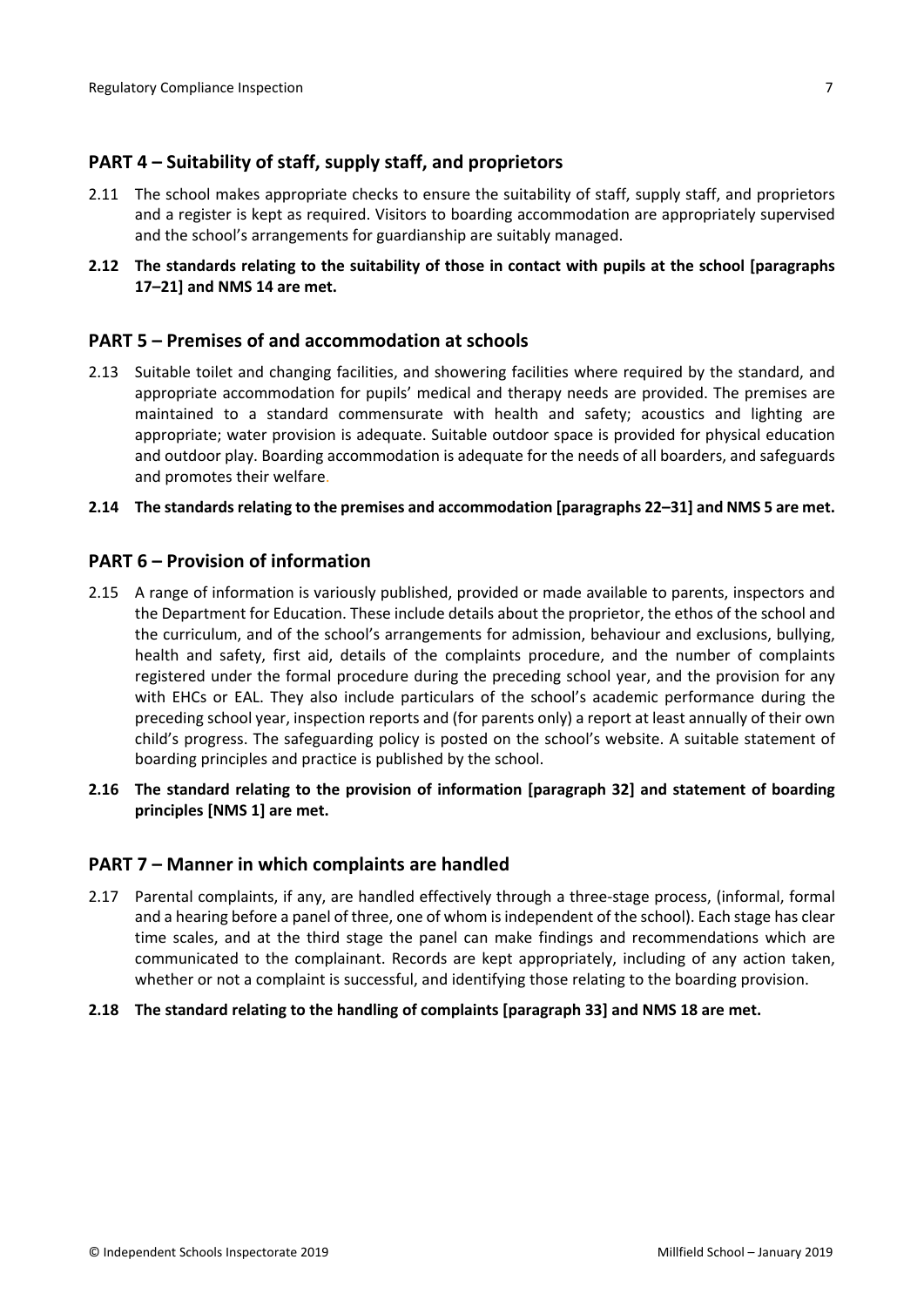#### <span id="page-7-0"></span>**PART 8 – Quality of leadership in and management of schools**

- 2.19 The proprietor ensures that the leadership and management demonstrate good skills and knowledge, and fulfil their responsibilities effectively, so that the other standards are consistently met and they actively promote the well-being of the pupils. Appropriate leadership and management of boarding ensure that the required policies and records are maintained and effectively monitored.
- **2.20 The standard relating to leadership and management of the school [paragraph 34] and NMS 13 are met.**